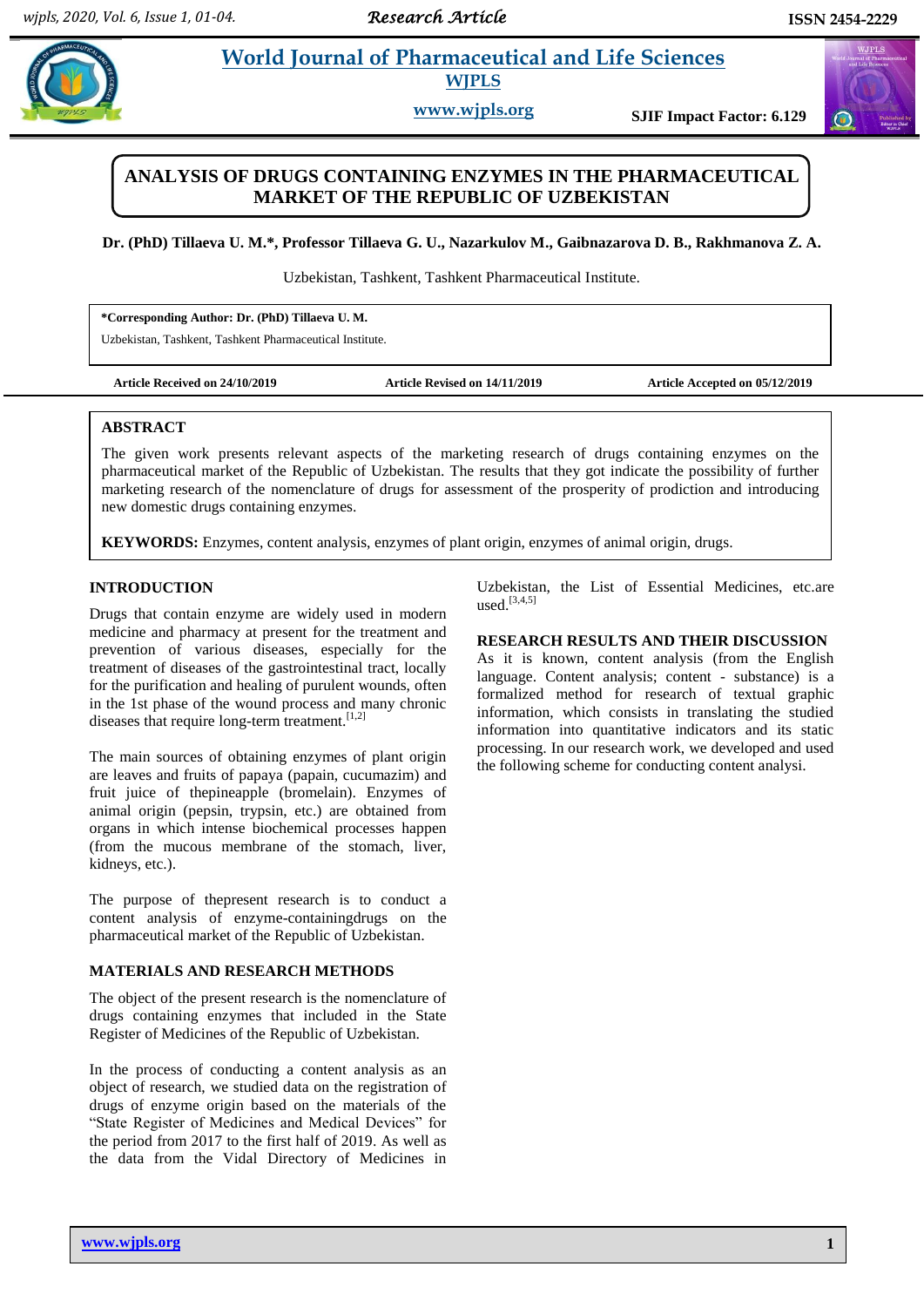

#### **Table 1: The general scheme of conducting content analysis.**

At present 63 trade names of pharmaceutical preparations containing enzymes are registered in the Republic of Uzbekistan, taking into consideration various forms, dosages and packaging. The

pharmaceutical market of the Republic of Uzbekistan is mainly dominated by drugs containing import substituting enzymes (73%), the results are presented in Fig. 1.



#### **Figure 1: Distribution of trade names of drugs containing enzymes by manufacturing country in the first half of 2019.**

According to the State Register of Medicines, we conducted an analysis of the nomenclature of medicines

containing enzymes of origin. Currently, enzymes of animal origin prevail (80%), (tab. No. 2).

**Table 2: Analysis of the nomenclature of drugs containing enzymes by origin.**

| No | By origin           | 2017 |               | 2018 |               | 2019 |               |
|----|---------------------|------|---------------|------|---------------|------|---------------|
|    |                     | Qty  | $\frac{0}{0}$ | Qty  | $\frac{0}{0}$ | Qty  | $\frac{0}{0}$ |
|    | Vegetable           |      | 7.94%         |      | 10,94%        | 8    | 2,12%         |
|    | Microbial synthesis |      | 7.94%         |      | 9.37%         | O    | 9.09%         |
|    | nimal               | 53   | 84.12%        |      | 79,69%        | 52   | 78,78%        |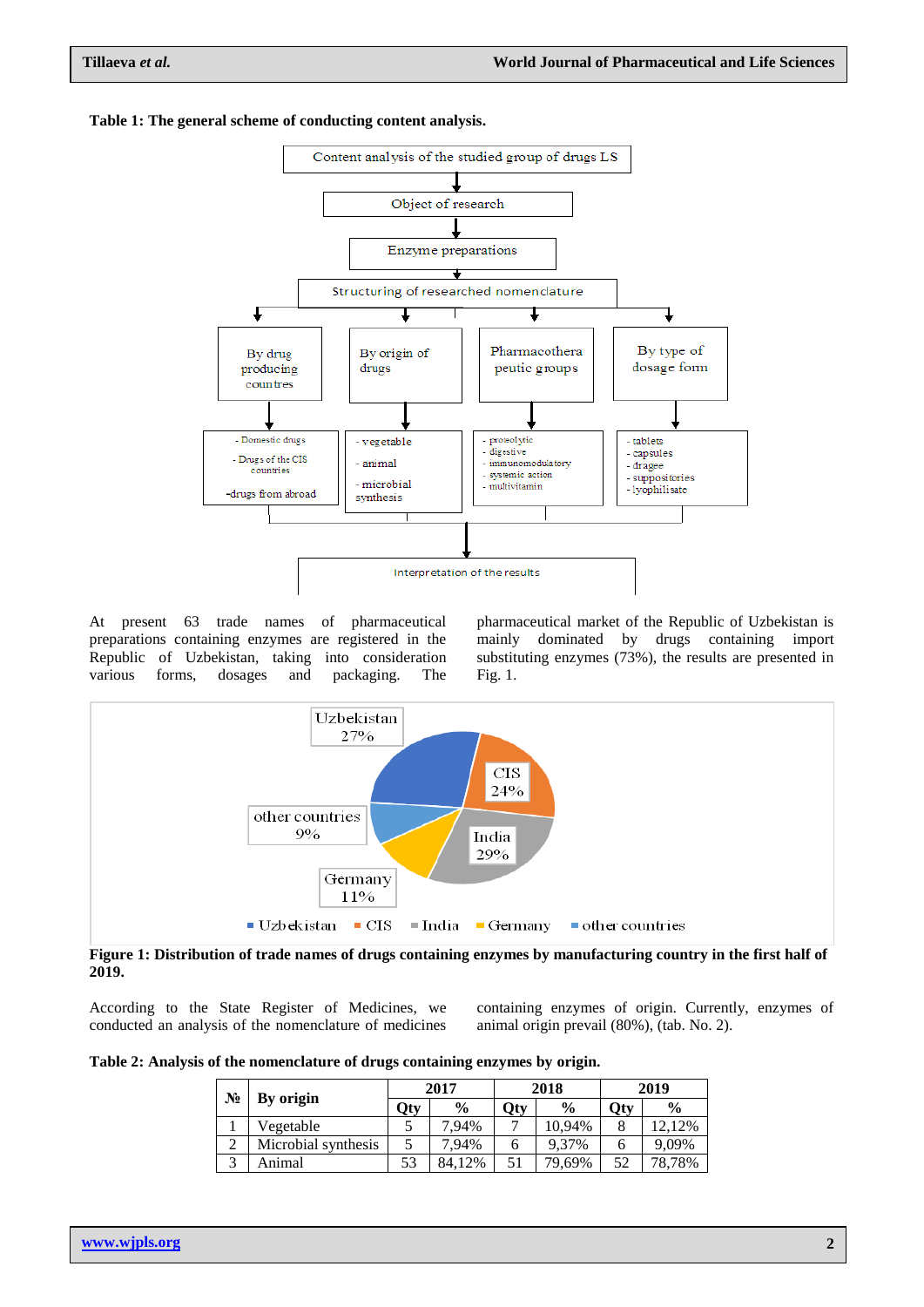Also, all medicines containing enzymes can be divided into Pharmacotherapeutic groups: proteolytic agents (for external and internal use), digestive enzyme preparations, immunomodulation agents, enzyme preparations (systemic effects), multivitamin

preparations and other drugs. The largest amount of trade names of drugs containing enzymes is noted in the Pharmacotherapeutic group "enzyme preparations" (54.5%), Fig. 2.



**Figure 2: Distribution of trade names of medicines containing enzymes by Pharmacotherapeutic groups.**

An analysis of the assortment of enzyme preparations by manufacturing country for theresearch period showed that of the total assortment of medicines of this group, the share of drugs import substituting from foreign countries falls, respectively: 47.62% in 2017, 48.44% in

2018 and 48.49% in 2019, from the CIS countries: 26.98% in 2017, 25.0% in 2018 and 24.24% in 2019, and particularly domestic production: 25.4% in 2017, 26.56% in 2018 and 27.27% in 2019, (tab. No. 3).

**Table 3: Analysis of changes in the ratio of the position nomenclature of enzyme medicines by country of manufacture.**

| Years | <b>General</b> | <b>Foreign countries</b> |               |     | Neighboring countries (CIS) | The Republic of Uzbekistan |               |  |
|-------|----------------|--------------------------|---------------|-----|-----------------------------|----------------------------|---------------|--|
|       | quantity       | Otv                      | $\frac{0}{0}$ | Qty | $\frac{0}{0}$               | Qty                        | $\frac{0}{0}$ |  |
| 2017  | 63             | 30                       | 47.62%        |     | 26.98%                      |                            | 25.4%         |  |
| 2018  | 64             |                          | 48.44%        | 16  | 25.0%                       |                            | 26.56%        |  |
| 2019  | 66             | 20                       | 48.49%        | 16  | 24,24%                      |                            | 27.27%        |  |

A content analysis of enzyme drugs by type of dosage form was carried out too (Fig. 3).



**Figure 3: Market analysis of drugs containing enzymes by type of dosage form.**

From the presented analysis of the market for drugs containing enzymes, it was found that the main view of the dosage form for this group are coated tablets (53.13%).